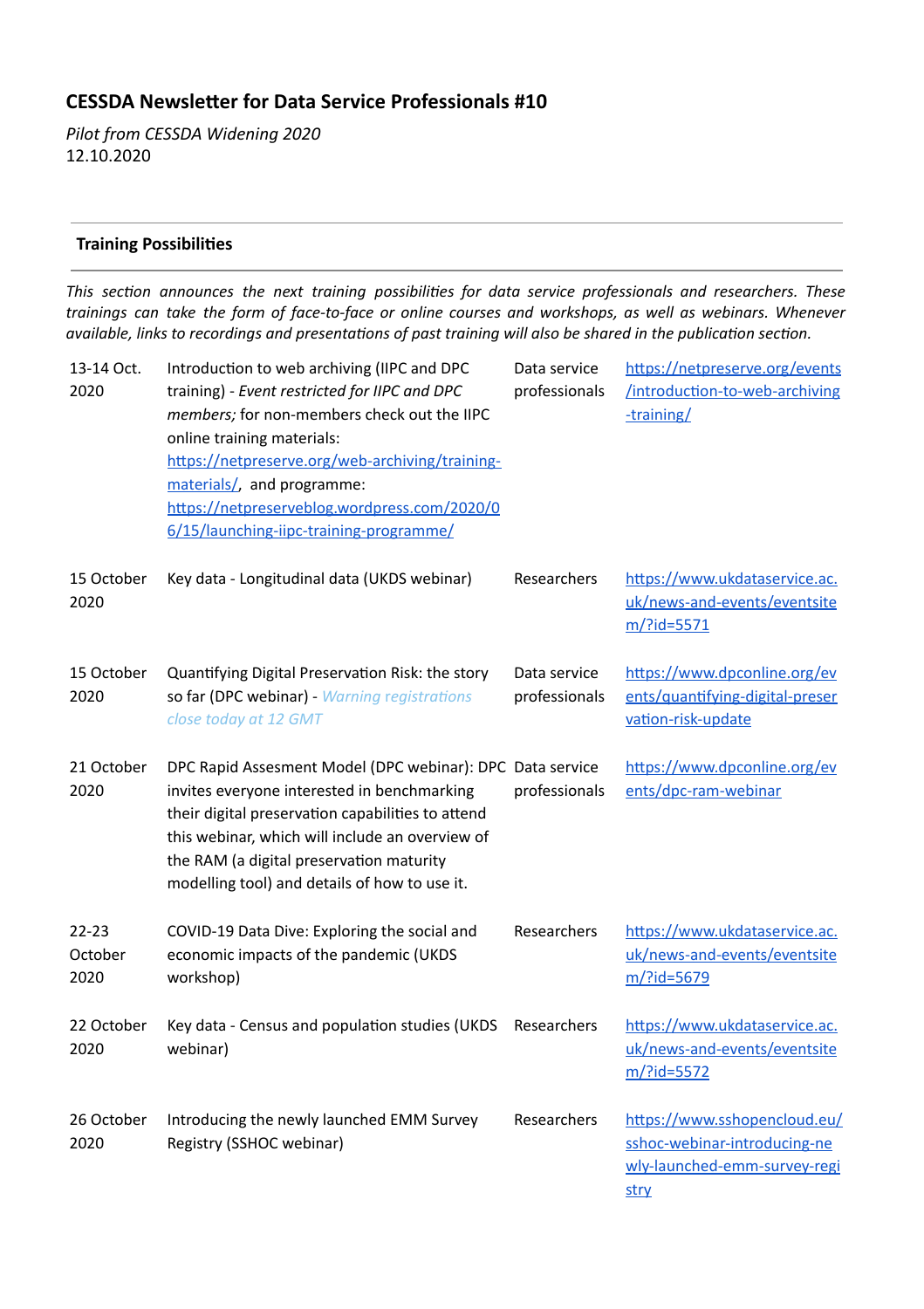|      | 26 October Key data - Qualitative and mixed methods data | Re: |
|------|----------------------------------------------------------|-----|
| 2020 | (UKDS webinar)                                           |     |

searchers https://www.ukdataservice.ac. [uk/news-and-events/eventsite](https://www.ukdataservice.ac.uk/news-and-events/eventsitem/?id=5573) [m/?id=5573](https://www.ukdataservice.ac.uk/news-and-events/eventsitem/?id=5573)

# **Conference and Events**

The announcement of next conferences and events are listed in this section. You can follow the links for more *information on the events, and deadlines to register and send abstract.* 

| 12-16 Oct.<br>2020 | OpenAIRE Week! - OpenAIRE General Assembly<br>(12.10) and public webinars every afternoon<br>(14:00-16:00 CEST) - Open for registration<br>• 12.10: Kick off! (UNESCO Open Science<br>Recommendations; OpenAIRE in EOSC; Five<br>National Perspectives by OpenAIRE NOADs)<br>13.10: Panel: European - National -<br>$\bullet$<br>International alignment<br>14.10: A user journey in OpenAIRE PROVIDE<br>$\bullet$<br>services and interoperability guidelines<br>implementation<br>• 15.10: OpenAIRE for researchers, and<br>beyond<br>16.10: Building Open Science Gateways to<br>open and linked research outcomes | DSP and<br>researchers | https://www.openaire.eu/open<br>aire-week-2020                                                                   |
|--------------------|-----------------------------------------------------------------------------------------------------------------------------------------------------------------------------------------------------------------------------------------------------------------------------------------------------------------------------------------------------------------------------------------------------------------------------------------------------------------------------------------------------------------------------------------------------------------------------------------------------------------------|------------------------|------------------------------------------------------------------------------------------------------------------|
| 19 october<br>2020 | Conference "Open Access in Action"<br>(swissuniversities, online) - Open for registration professionals                                                                                                                                                                                                                                                                                                                                                                                                                                                                                                               | Data service           | https://www.swissuniversities.c<br>h/themen/digitalisierung/open<br>-access/conference-open-acces<br>s-in-action |
| 19-22 Oct.<br>2020 | EOSC Symposium 2020 (online) - Reminder                                                                                                                                                                                                                                                                                                                                                                                                                                                                                                                                                                               | DSP and<br>researchers | https://www.eosc-pillar.eu/eve<br>nts/eosc-symposium-2020                                                        |
| 20-23 Oct.<br>2020 | OpenAIRE Open Access Week Programme:<br>webinars every afternoon - Open for registration researchers<br>20.10: Public release of the<br>$\bullet$<br>OpenAIRE-DARIAH Community gateway -<br>How do you make your research more<br>visible and more connected?<br>21.10: Panel equity and inclusion:<br>community-owned infrastructures for open<br>science<br>• 22.10: OpenAIRE: Towards a scholarly<br>commons - Platform interoperability and<br>open access transformation<br>22.10: Open Science Ambassadors - How<br>$\bullet$<br>can early career researchers boost Open                                        | DSP and                | https://www.openaire.eu/open<br>aire-open-access-week-2020                                                       |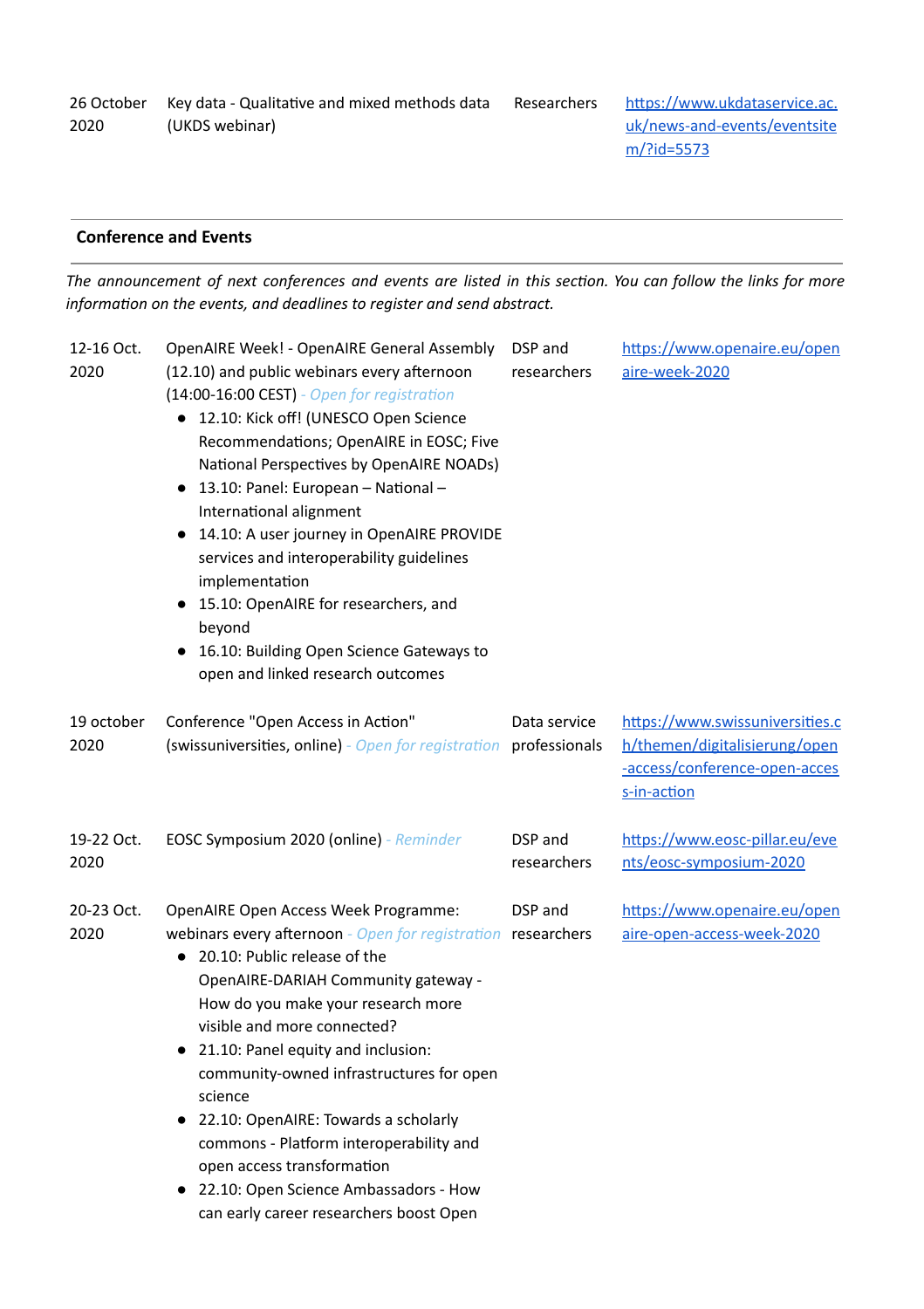Science?

● 23.10: Panel equity and inclusion: open science policies

|      | 5 November Participate in the World Digital Preservation | Data service | https://www.dpconline.org/eve                 |
|------|----------------------------------------------------------|--------------|-----------------------------------------------|
| 2020 | Dav!                                                     |              | professionals nts/world-digital-preservation- |
|      |                                                          |              | <u>day</u>                                    |

### **Publications and other resources**

In this section will be listed new reports and publications, as well as different resources such as tools and past *recordings* and presentations from training and conferences. You can find other useful resources for data service professionals and users in the CESSDA Resource [Directory](https://www.zotero.org/groups/2382601/cessda_resource_directory/library). All deliverables, reports created in CESSDA projects as *well* as past CESSDA training are available in the **CESSDA** Zenodo platform.

| COVID-19 Data: FORS list of studies that are<br>currently investigating the impact of COVID-19                                                                           | Researchers                   | https://forscenter.ch/projects/fors-covi<br>d-19-surveys/                                                                                                                       |
|--------------------------------------------------------------------------------------------------------------------------------------------------------------------------|-------------------------------|---------------------------------------------------------------------------------------------------------------------------------------------------------------------------------|
| COVID-19 Data: UKDS list of studies that are<br>currently investigating the impact of COVID-19                                                                           | Researchers                   | https://www.ukdataservice.ac.uk/get-d<br>ata/themes/covid-19/covid-19-data.asp<br>$\underline{\mathsf{X}}$                                                                      |
| EOSC-Nordic Open Symposium 2020 - Slides and<br>recordings available                                                                                                     | Data service<br>professionals | https://www.eosc-nordic.eu/the-presen<br>tations-from-the-open-symposium-are-<br>now-available/                                                                                 |
| Justice and Fairness in Europe: a new ESS Topline<br>Results Series publication                                                                                          | Researchers                   | http://www.europeansocialsurvey.org/<br>docs/findings/ESS9_toplines_issue_10_<br>fairness.pdf                                                                                   |
| Metadata management in the real world:<br>Questionnaire Development and Data Collection<br>(Closer webinar) - Slides available                                           | DSP and<br>researchers        | https://www.closer.ac.uk/event/webina<br>r-metadata-management-real-world/                                                                                                      |
| PUBMET 2020 - The 7th Conference on Scholarly<br>Communication and Publishing in the Context of<br>Open Science - Video recordings available                             | DSP and<br>researchers        | http://pubmet.unizd.hr/pubmet2020/                                                                                                                                              |
| SSHOC Online information sessions: Open-source<br>vocabulary hosting and management platforms<br>(Wikibase, SKOSMOS and CESSDA vocabulary<br>Service) - Slides available | DSP and<br>researchers        | https://www.clarin.eu/event/2020/ssho<br>c-sessions-open-source-vocabulary-host<br>ing-and-management-platforms#third-s<br>ession-introduction-to-cessda-vocabula<br>ry-service |